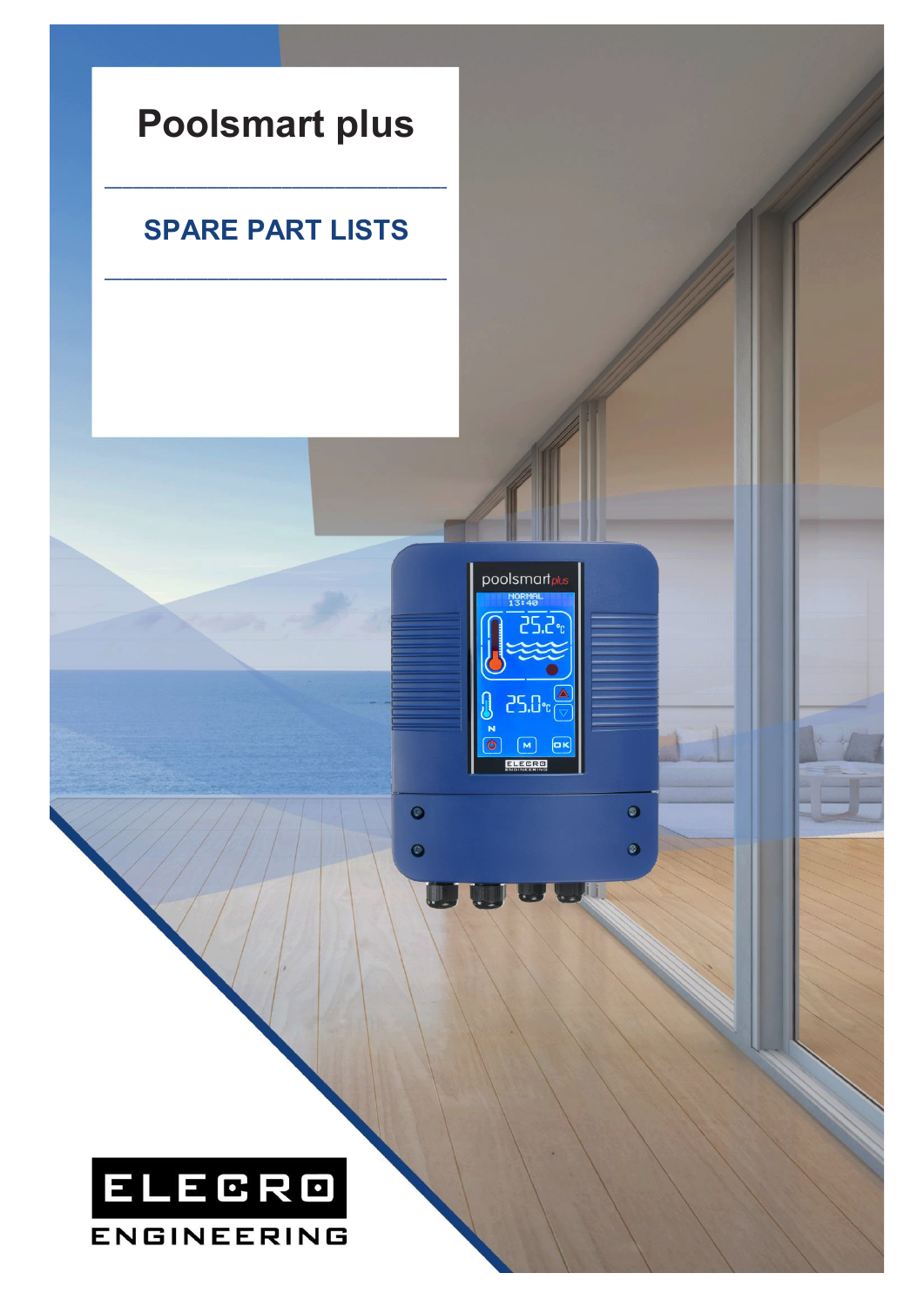## **PoolSmart**

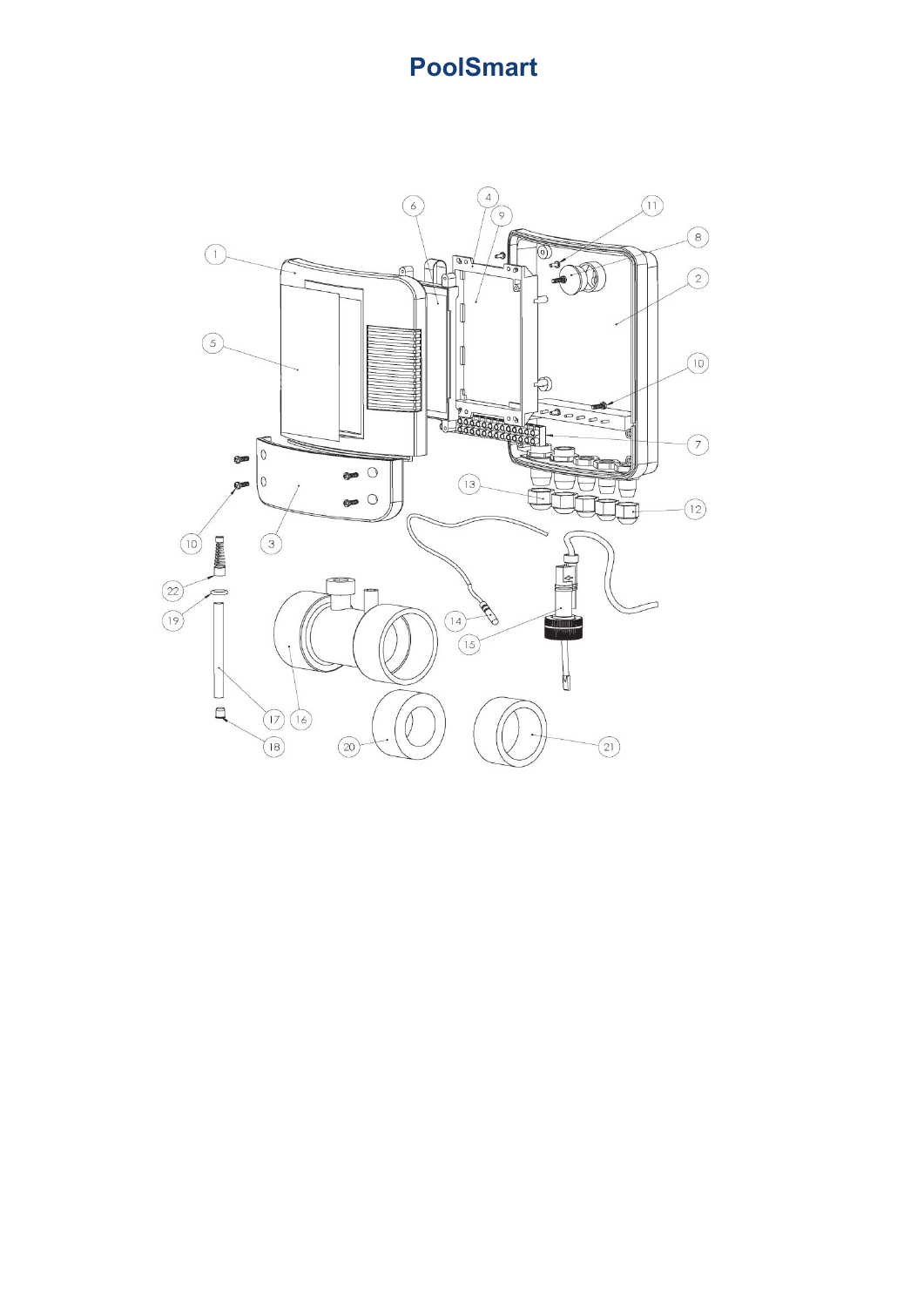| Item No.:      | <b>Description:</b>                           | Pcs/Unit:      | <b>Product Code:</b>           |         | GBP RRP (£) | <b>EUR RRP</b><br>$(\epsilon)$ |
|----------------|-----------------------------------------------|----------------|--------------------------------|---------|-------------|--------------------------------|
| $\mathbf{1}$   | PoolSmart Plus T/S Front Cover (Blue)         | $\mathbf{1}$   | Z-IM-SR-C-FC-PS                |         | 14.50       | 16.24                          |
| $\overline{2}$ | <b>Controller Enclosure</b>                   | $\mathbf{1}$   | Z-IM-SR-C-ENC                  |         | 24.75       | 27.72                          |
| 3              | PoolSmart Plus Access Cover (Blue)            | $\mathbf{1}$   | Z-IM-SR-C-AC-PS                |         | 11.50       | 12.88                          |
| 4              | Digital Controller Mounting Bracket           | $\mathbf{1}$   | Z-IM-OC-DIG-MB                 |         | 10.00       | 11.20                          |
| 5              | Poolsmart Plus Touchscreen Controller Overlay | $\mathbf{1}$   | Z-LAB-PS-PLUS                  |         | 14.50       | 16.24                          |
| 6              | Touchscreen For BMS Digital Thermostat        | $\mathbf{1}$   | Z-MIS-BMS-TS                   |         | 67.50       | 75.60                          |
| $\overline{7}$ | 12-Way 1.5mm2 Ensto Terminal Block            | $\mathbf{1}$   | Z-MIS-TB1.5MM2                 |         | 12.25       | 13.72                          |
| 8              | <b>Controller Enclosure Blanking Disc</b>     | $\mathbf{1}$   | Z-IM-SR-C-BD                   |         | 3.50        | 3.92                           |
| 9              | PCB For BMS Digital Thermostat                | $\mathbf{1}$   | Z-MIS-BMS-PCB                  |         | 132.25      | 148.12                         |
| 10             | M4 x 25-mm Zinc Coated Pozi Pan Screw         | 8              | Z-FIX-M4X25                    |         | 1.50        | 1.68                           |
| 11             | M3 x 12 -mm FLG Pozi Zinc Coated              | 4              | Z-FIX-M3X12-FLG                |         | 1.50        | 1.68                           |
| 12             | Black PG9 Cable Entry Gland                   | $\overline{3}$ | Z-CON-PG9BK                    |         | 7.50        | 8.40                           |
| 13             | Black PG11 Cable Entry Gland                  | $\overline{2}$ | Z-CON-PG11BK+<br>Z-CON-PG11NUT |         | 13.25       | 14.84                          |
| 14             | 3-m NTC Temperature Sensor                    | $\mathbf 1$    | Z-MIS-NTC-3000                 |         | 41.00       | 45.92                          |
| 15             | Flow Switch                                   | $\mathbf{1}$   | U-FS-PS                        |         | 44.50       | 49.84                          |
| 16             | ABS Pool / Pond Smart T-Piece                 | $\mathbf{1}$   | Z-IM-TP                        | U-IM-TP | 25.50       | 28.56                          |
| 17             | 7-mm OD / 6.2-mm ID Titanium Tube             | $\mathbf{1}$   | Z-TUB-TI7-60                   |         |             |                                |
| 18             | EPDM Stat Pocket Bung 7mm OD                  | $\mathbf{1}$   | Z-IM-GSK-BUNG-7MM              |         |             |                                |
| 19             | 7mm ID x 2mm T-Piece O-Ring                   | $\mathbf 1$    | Z-ORS-TP                       |         |             |                                |
| 20             | 1.5" ABS T-Piece Insert Reducer               | $\mathbf{1}$   | Z-IM-TP-1.5"                   |         | 7.50        | 8.40                           |
| 21             | 50mm ABS T-Piece Insert Reducer               | $\mathbf{1}$   | Z-IM-TP-50MM                   |         | 7.50        | 8.40                           |
| 22             | M12 Spiral Locknut                            | $\mathbf{1}$   | Z-FIX-M12SLN                   |         | 5.25        | 5.88                           |